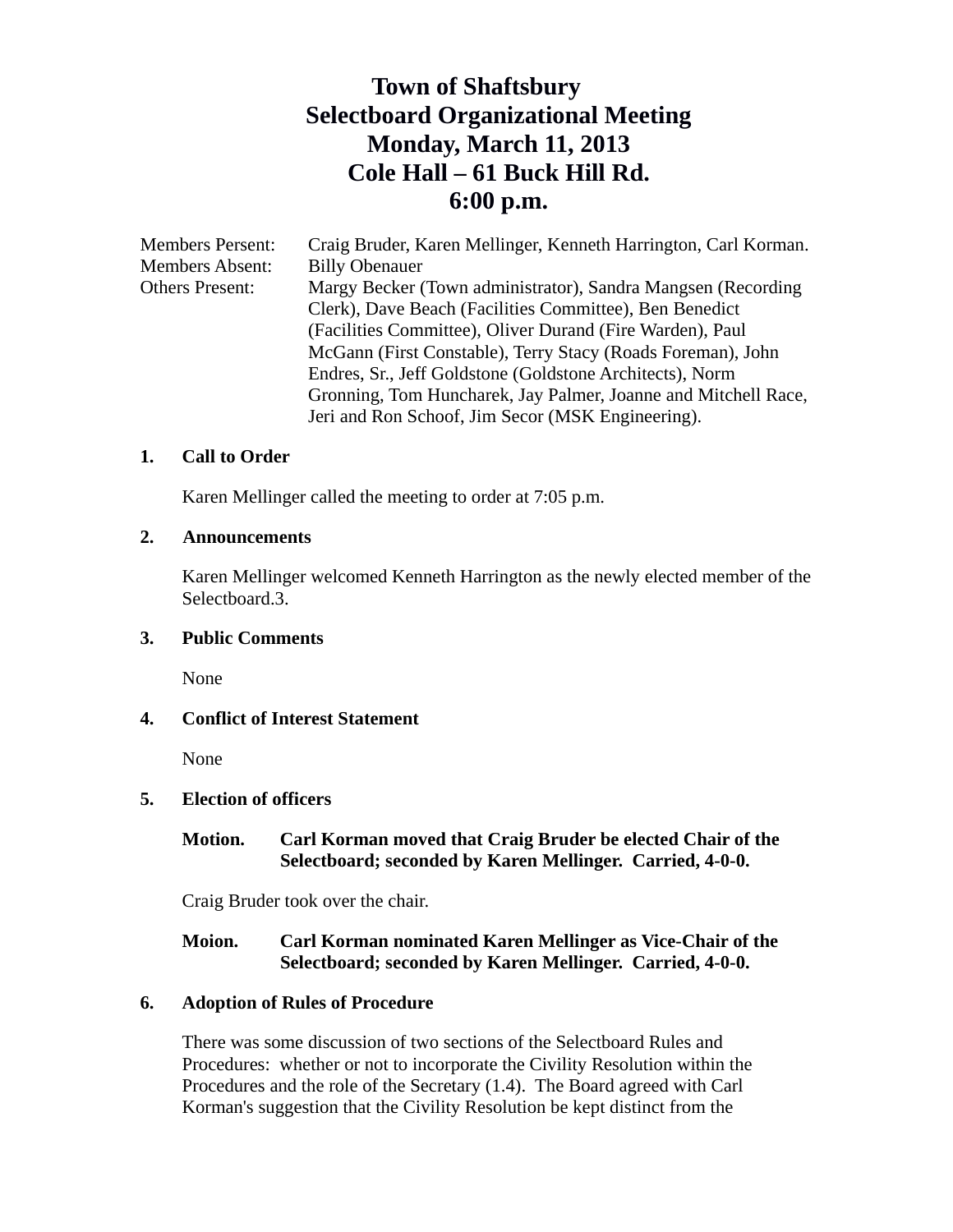Procedures. The role of the Secretary was affirmed as "to ensure minutes are recorded and archived."

**Motion. To appoint Karen Mellinger as Secretary to the Board. Moved by Karen Mellinger; seconded by Carl Korman. Carried, 4-0-0.**

# **Motion. To adopt the Selectboard Rules of Procedure. Moved by Karen Mellinger; seconded by Carl Korman. Carried, 4-0-0.**

# **7. New Town Garage - Status**

There was an extended discussion of whether and how to move forward given the failure of the vote on the bid for construction of a new town garage. Discussion focused on details of the development of the proposal and the research that had been undertaken, in particular on the work of the Facilities Committee over the past five years and of MSK Engineering in developing a design, and on the need to for better communication with the public. The Board considered approaches designed to bring more voices into the conversation without bypassing the Facilities Committee and to ensure that information reaches the public in a timely fashion.

# **Motion. Carl Korman moved that an Ad Hoc committee be established, with Ken Harrington as a liaison from the Board, to encourage more public participation. There was no second, and the motion was withdrawn.**

After withdrawing his motion, Carl Korman expressed his hope that those who voted against the proposal would have a viable mechanism for voicing their concerns. The discussion will continue at the next meeting.

# **8 Bid Award – Brush Truck Body**

Oliver Durand (Fire Warden) spoke to the specific items in the bid.

**Motion. To accept the bid From Lucky's in the amount of \$7,945.00, and accepting the options of two Aluminum Toolboxes (\$550.00 each) and four Stake Pockets (\$140) for a total of \$9185.00, less the trade-in allowance of \$2000 for a net bid of \$7185. Moved by Carl Korman; seconded by Ken Harrington. Carried, 4-0-0.**

# **9. Bid opening - Cemetery mowing**

Six bids were opened.

John Sweet

\$10,000 (first year), \$10,000/year (two years), and \$25/hr for work outside of the contract.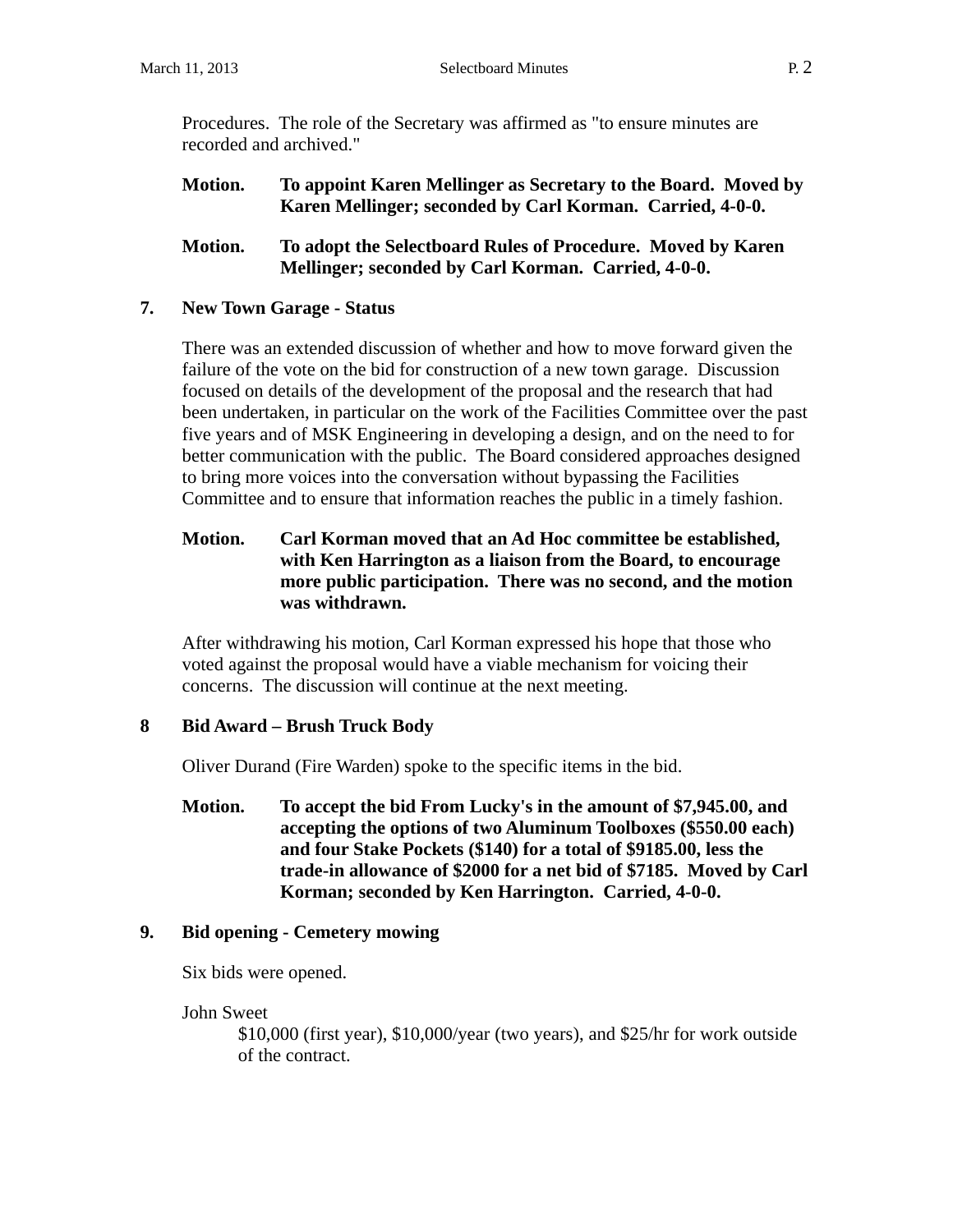#### Green Mountain Boys Landscaping

\$12,000 (first year), \$24,000 (two years), and \$25/hr for work outside of the contract.

#### Robert Gratz

\$13,400 (first year), \$27,000 (two years), and \$25/hr for work outside of the contract.

Sycamore Landscaping

\$14,000 (first year), \$14,000/year (two years), and \$70hr for work outside of the contract.

# Callaert Construction & Landscaping

\$14,450 (first year), \$14,450/year (two years), and \$28/hr for work outside of the contract.

#### Matt Cotalda dba Carpenter Construction

\$30,800 (first year), \$62,000 (two years), and \$40/hr for work outside of the contract.

#### **10. Liquor License Applications**

- **Motion. To approve the application of the Shaftsbury Country Store for renewal of its liquor license until 2014 . Moved by Karen Mellinger; seconded by Ken Harrington. Carried 4-0-0.**
- **Motion. To approve the application of Paulin, Inc., for renewal of its liquor license until 2014. Moved by Carl Korman; seconded by Ken Harrington. Carried 4-0-0.**

# **11. Approval of Annual notice of meetings**

Discussion deferred.

#### **12. Selectboard Liaison Assignments**

Discussion deferred.

# **13. Town administrator report**

Margy Becker is pursuing certification of the Transfer Station.

## **14. Other Business**

- **15. Minutes**
	- **Motion. To approve the minutes of Feb 25, 2013 (Special Selectboard Meeting and Garage Information Meeting). Moved by Karen Mellinger; seconded by Carl Korman. Carried, 3-0-1 (Harrington**